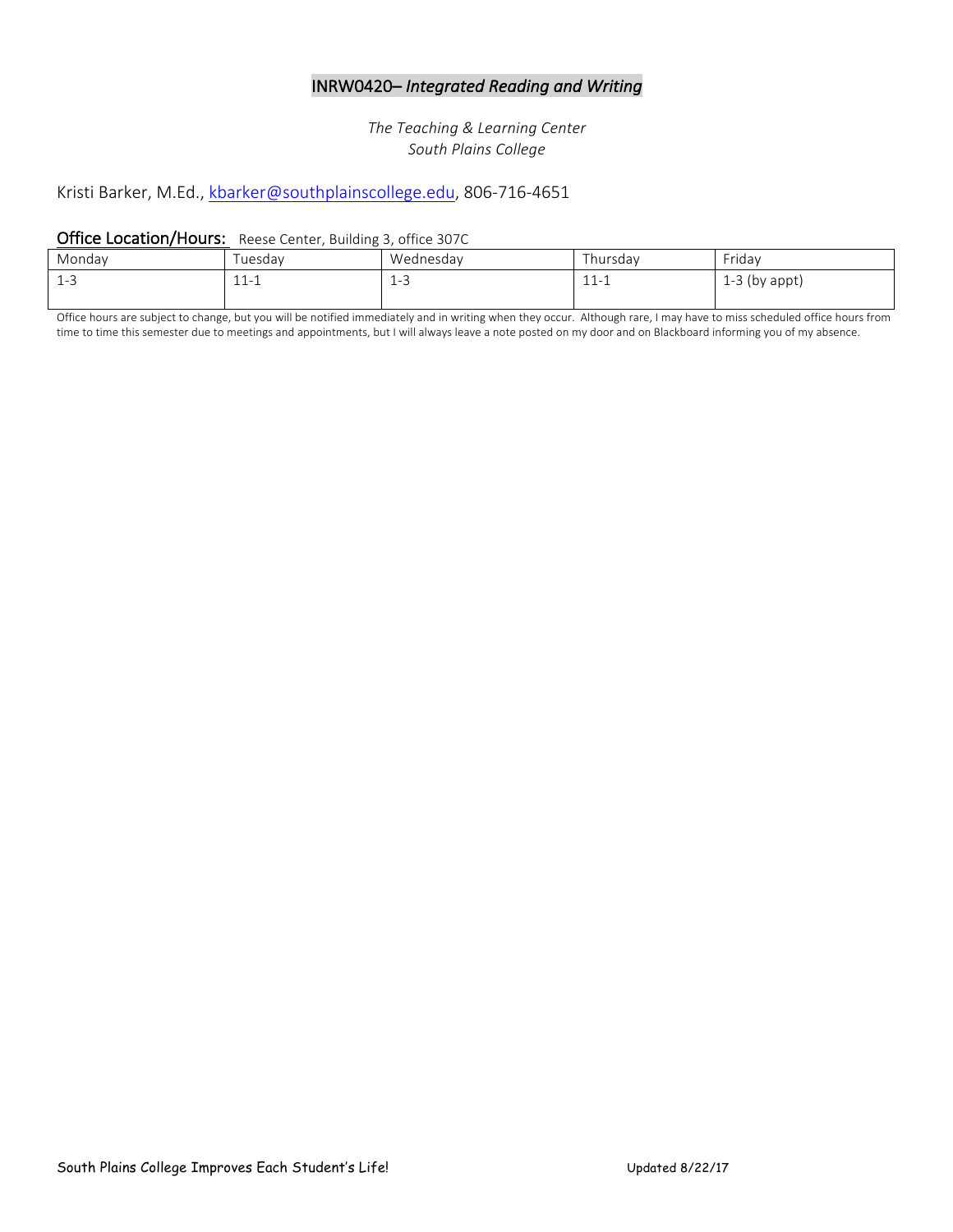## Department: The Teaching and Learning Center/Education Department

## Course: **INRW 0420, Integrated Reading & Writing**

This course is not part of the core curriculum; however, completion of this course with the grade of B or better will satisfy TSI requirements in in reading and writing

**Prerequisites:** Recommendation based on assessment and meeting the criteria set for placement.

### **Textbook & Required Materials:**

- Kemper, Meyer, Van Rys and Sebranek. *Fusion Book 1, 2<sup>nd</sup> Edition*. Wadsworth Cengage Learning. (2016) + Access Code for MindTap (Please note these *items should be purchased together as a bundle from the* bookstore, ISBN #9781305103733. Should you choose to purchase these items individually, online or otherwise, *you* will not receive the bundle discount from the publisher and may spend more money. )
- Eskens, Allen. The Life We Bury (You will need this book by later October. You may purchase online, order from *the bookstore or you may check out from a local library.) ISBN#9781616149987*
- Access to a computer and printer for out-of-class writing assignments.

#### **Course Description**:

This is a combined lecture/lab, performance-based course designed to develop students' critical reading and academic writing skills. The focus of the course will be on applying critical reading skills for organizing, analyzing, and retaining material and developing written work appropriate to the audience, purpose, situation, and length of the assignment. The course integrates preparation in basic academic reading skills with basic skills in writing a variety of academic essays. This is a course with a required lab. The course fulfills TSI requirements for reading.

## **Student Learning Outcome:** Upon successful completion of this course, students will

- 1. Locate explicit textual information, draw complex inferences, and describe, analyze, and evaluate the information within and across multiple texts of varying lengths.
- 2. Comprehend and use vocabulary effectively in oral communication, reading, and writing.
- 3. Identify and analyze the audience, purpose, and message across a variety of texts.
- 4. Describe and apply insights gained from reading and writing a variety of texts.
- 5. Compose a variety of texts that demonstrate reading comprehension, clear focus, logical development of ideas, and use of appropriate language that advance the writer's purpose.
- 6. Determine and use effective approaches and rhetorical strategies for given reading and writing situations.
- 7. Generate ideas and gather information relevant to the topic and purpose, incorporating the ideas and words of other writers in student writing using established strategies.
- 8. Evaluate relevance and quality of ideas and information in recognizing, formulating, and developing a claim.
- 9. Develop and use effective reading and revision strategies to strengthen the writer's ability to compose college-level writing assignments.
- 10. Recognize and apply the conventions of standard English in reading and writing.

Assessment: Students will demonstrate these skills by performance in class, on tests and in writings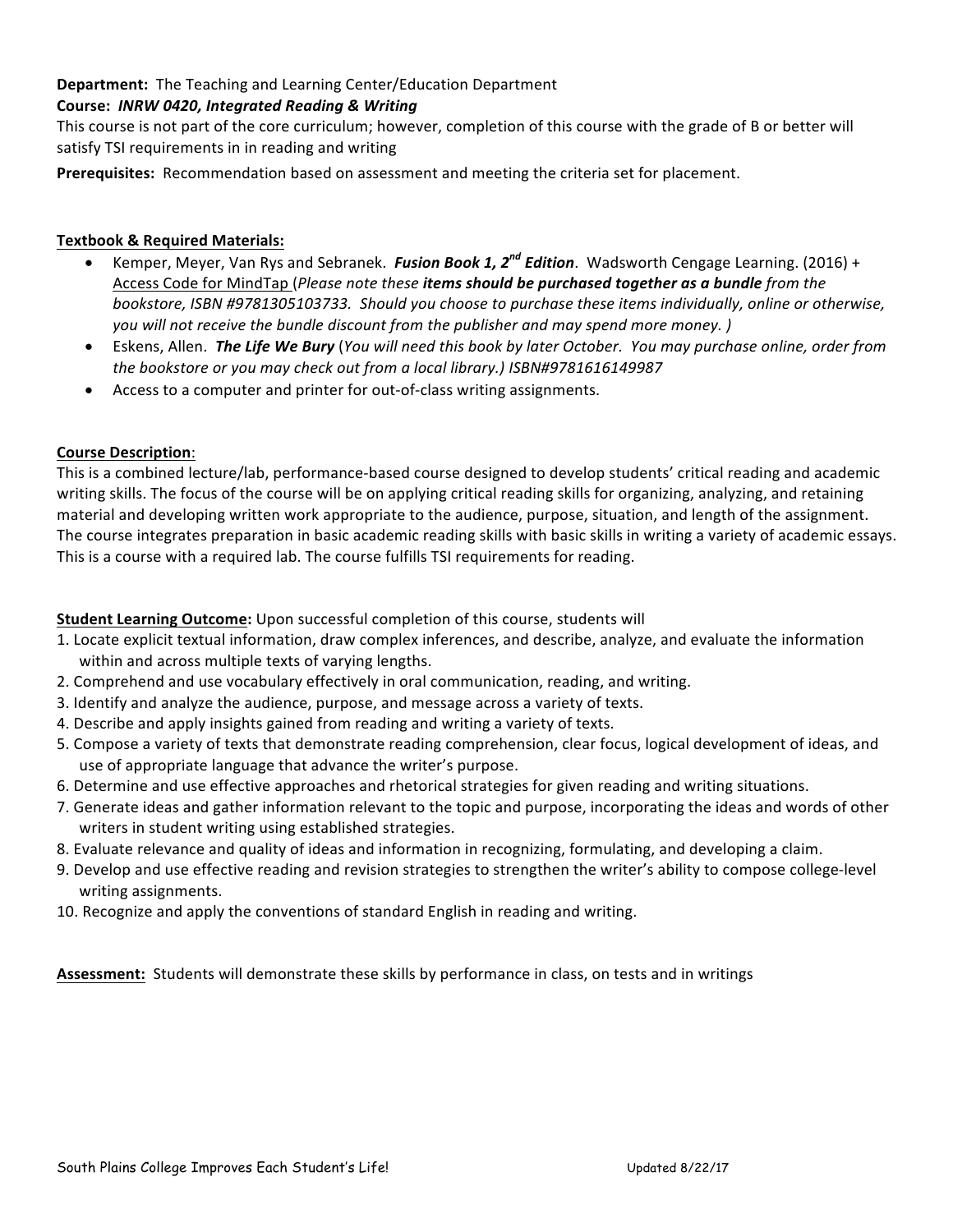## **Course Evaluation**:

| $90-100 = A$                            | $80 - 89 = B$                                  | $70-79 = C$ | $60-69 = D$ | $0-59 = F$ |
|-----------------------------------------|------------------------------------------------|-------------|-------------|------------|
|                                         | Grades are based on the following percentages: |             |             |            |
| MindTap                                 |                                                | 25%         |             |            |
| Daily Assignments/Homework/Rough Drafts |                                                | 25%         |             |            |
| Essays (4 total)                        |                                                | 20%         |             |            |
| Midterm Exam                            |                                                | 15%         |             |            |
| Final Essay/Portfolio and Final Exam    |                                                | 15%         |             |            |

## **Course Requirements/Student Responsibilities:**

- Attend class and be aware of announcements made in class.
- Inform instructor of late arrival immediately after class. You are responsible for keeping up with absences/tardies and can check regularly in Aplia under Gradebook.
- Complete homework early enough to seek help if needed.
- Be familiar with information in the syllabus, especially attendance, grading, and test policies.
- Take care of personal needs before and after class.
- Keep all electronic devices in mute or off mode and out of sight. Be courteous.
- Treat others in the class with the same respect you expect to be treated with. Conduct yourself in a professional manner at all times. Students who disrupt the learning environment will be asked the leave the class, and/or dropped from the course.
- Academic Integrity/Plagiarism: It is the aim of the faculty of South Plains College to foster a spirit of complete honesty and a high standard of integrity. The attempt of any student to present as his or her own any work which he or she has not honestly performed is regarded by the faculty and administration as a serious offense and renders the offender liable to serious consequences, possibly suspension.

## **Required Material for Class:**

You are required to bring the following items to **every class** (unless otherwise noted by the instructor):

- 1. Textbooks
- 2. Pens, pencils, and highlighters
- 3. Notepad and/or loose-leaf (binder) paper

From time to time, I will ask you to bring additional things to class; this will be mentioned in class and posted as an announcement in Blackboard prior to the following class.

Please note: failure to have these required materials with you could result in you being considered unprepared for class and being asked to leave, which will result in an absence from the class.

# **Attendance Policy:**

- Students are expected to attend ALL class meetings.
- Attending class means being physically and mentally present and aware in class!
	- $\circ$  If you sleep in class, you will be marked absent, and you may be asked to leave the class.
- If you arrive after class has started, you will be counted tardy.
- Two tardies will be considered equivalent to one absence.
	- $\circ$  If you arrive late, please inform the instructor immediately after class has ended that you were present. Failure to do so may result in your being marked absent for that class.
- It is expected that you will take care of any personal items prior to class. During an exam or quiz, if you leave to use the restroom, you will not be allowed back in, as this is disruptive to others in class:
	- $\circ$  Only in extreme emergencies will a student be allowed to leave and come back in during any type of testing situation. They will be asked to leave their things (e.g., cellphone) in the classroom.
- Students *may* be dropped after their  $4<sup>th</sup>$  absence from class, including tardies that count as absences.
- Students dropped by the instructor will be dropped with the grade of 'F' or 'X' depending on the student's current overall grade in the course at the time of administrative drop.

South Plains College Improves Each Student's Life! No and the Updated 8/22/17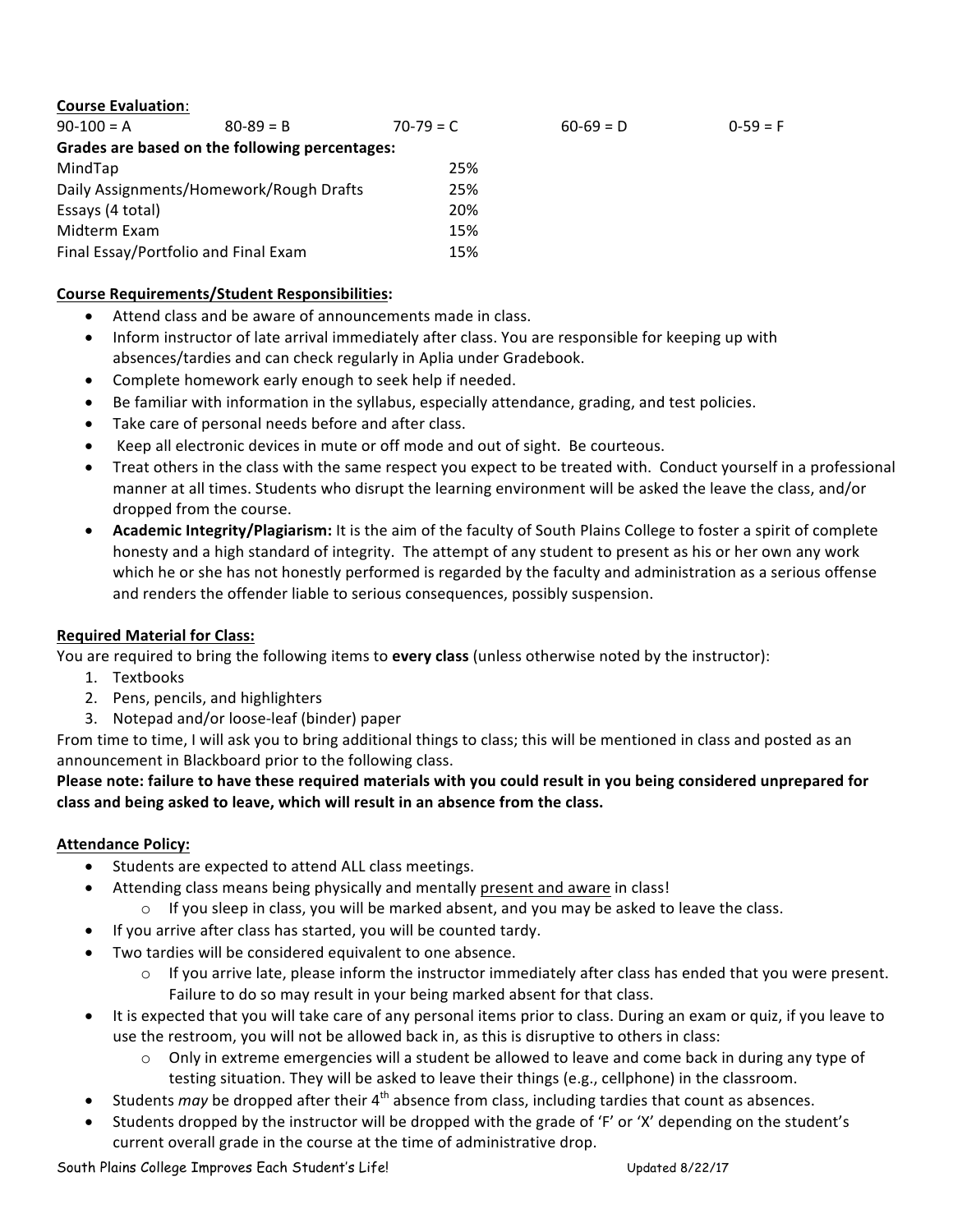### **What I Expect from You:**

- Attend class and be aware of announcements made in class. If you will miss a class, please email the **instructor** in advance. \*\*Please note – you are responsible for following up with the instructor and other students to get any handouts and/or notes from the missed class.
- Assignments are due on the dates listed in the schedule, whether online or in-class assignments. **Even if you are out of class, you are still expected to meet deadlines**. Therefore, you will need to make arrangements to get work and assignments to the instructor by the due date!
- **\*\*Late work:**
	- If you are absent from class, late assignments will be accepted IF AND ONLY IF the student has been in email contact with the instructor before the missed class and received permission to turn in the late **assignment. You must print my response and attach it to your work.**
	- If you are present in class but forgot your assignment, with my permission and at my discretion, you **may turn it in to me by the deadline we discuss. If we go over a homework assignment in class, No** Late Work Will Be Accepted.
- Complete homework early enough to seek help if needed.
- Keep an ongoing record of all of your assignments. When I pass graded work back to you, it is expected that you will keep assignments for your records and for your end of semester project/portfolio.
- Be familiar with information in the syllabus, especially attendance, grading, and test policies.
- Take care of personal needs before and after class  $-$  not during.

#### **Civility in the Classroom**

Please treat others in the class (e.g., the instructor, fellow students, and guest speakers) with the same respect with which you expect to be treated. Conduct yourself in a professional manner at all times. Students who disrupt the learning environment will be asked to leave the class, and/or dropped from the course.

#### **Class Preparation**

Be prepared for class!!!! Being prepared means:

- Bringing required materials (e.g., textbooks, pens/pencils) to class
- **•** Reading the materials **BEFORE** class
- **•** Completing assignments/quizzes/homework **BEFORE** class:
	- $\circ$  If I see a student completing homework, assignments, or quizzes in class, during class time, that assignment will not be accepted.
- Listening to others, and participating.